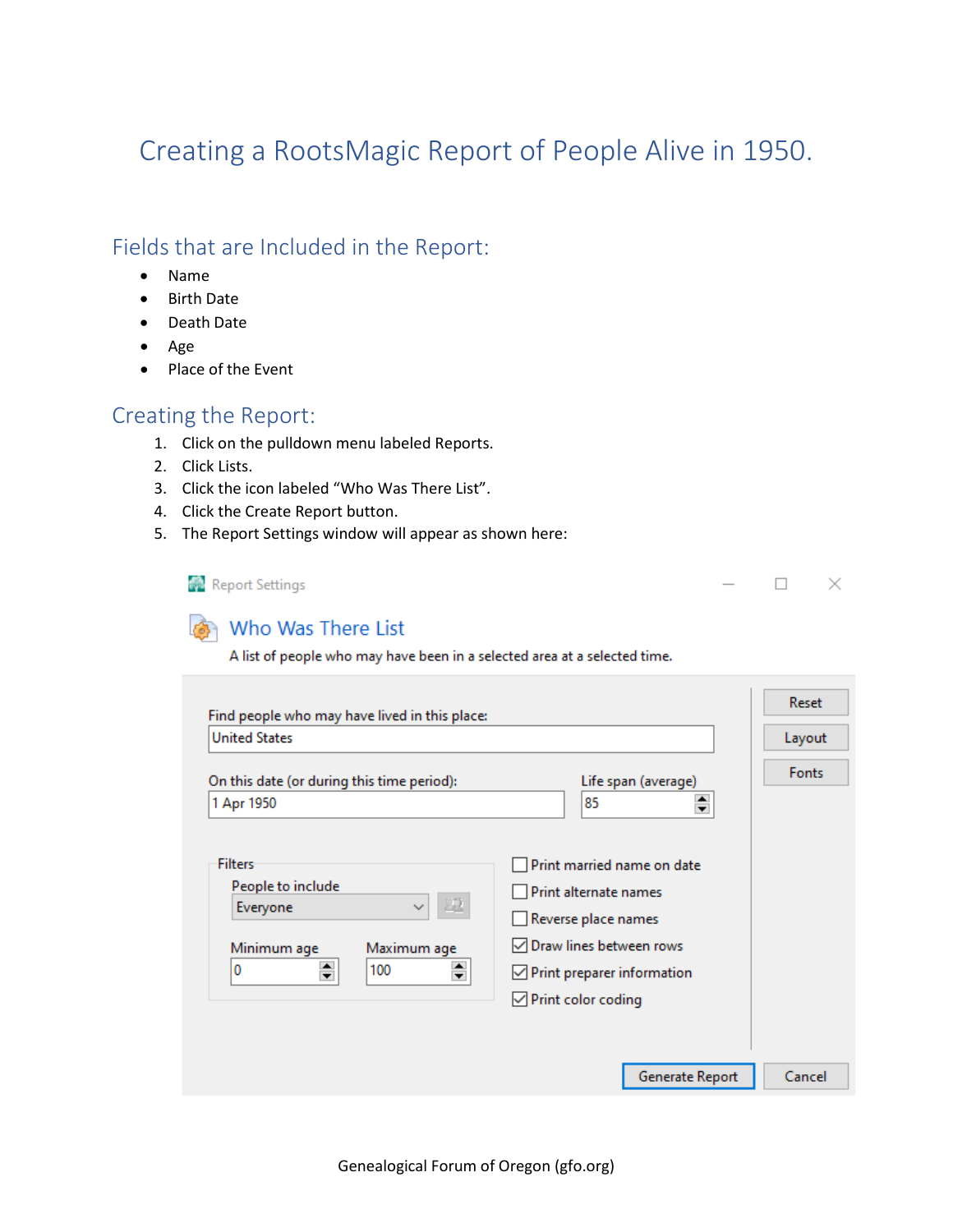- 6. For the "Find people who may have lived in this place:" field, type in "United States".
- 7. For the "On this date (or during this time period):" field, type in "1 Apr 1950".
- 8. The "Life span (average)" field defaults to 85 years. You may change the average life span or leave it at the default. I have found the default of 85 years to be sufficient.
- 9. The remaining fields default to what is shown in the figure above. Click on the Generate Report button.
- 10. After a short time, the Report Viewer screen will appear with your data matching the criteria you specified earlier. The report will look something like the following:

| Name         | <b>Born</b> | <b>Died</b>  |    | <b>Age Place</b>                                                                                                                                                                                                                                                                                                                                                                                                 |
|--------------|-------------|--------------|----|------------------------------------------------------------------------------------------------------------------------------------------------------------------------------------------------------------------------------------------------------------------------------------------------------------------------------------------------------------------------------------------------------------------|
| (------), L. | abt 1878    |              | 72 | Birth: United States (1878)                                                                                                                                                                                                                                                                                                                                                                                      |
| Autry, E     | 9 Sep 1922  | 2 Jul 1991   | 27 | Residence: Tracy, San Juaquin Co, CA (1991)                                                                                                                                                                                                                                                                                                                                                                      |
| Autry, R     | 18 Jul 1909 | abt Jan 1981 | 40 | Residence: Wewoka, Seminole Co, OK (1981)                                                                                                                                                                                                                                                                                                                                                                        |
| Bates, B     | abt 1920    |              | 30 | Birth: Arkansas (1920)                                                                                                                                                                                                                                                                                                                                                                                           |
| Bates, C     | 6 Aug 1918  | 18 May 1977  | 31 | Birth: Polk County, Arkansas, USA (1918)<br>Residence: Big Fork, Polk, Arkansas (1930)<br>Residence: Forester, Scott, Arkansas (1935)<br>Residence: Forester, Scott, Arkansas, USA<br>(1940)<br>Death: Mena, Polk County, Arkansas, USA<br>(1977)<br>Burial: Pine Ridge, Montgomery County,                                                                                                                      |
| Bates, D     | Feb 1940    |              | 10 | Arkansas, USA<br>Birth: Oklahoma (1940)<br>Residence: Tulsa, Tulsa, Oklahoma, USA (1940)                                                                                                                                                                                                                                                                                                                         |
| Bates, E A   | abt 1911    |              | 39 | Birth: Arkansas (1911)                                                                                                                                                                                                                                                                                                                                                                                           |
| Bates, E     | 10 Jul 1898 | 2 Sep 1972   | 51 | Birth: Big Fork, Polk County, Arkansas, USA<br>(1898)<br>Residence: Big Fork, Polk, Arkansas (1930)<br>Residence: Forester, Scott, Arkansas (1935)<br>Residence: Forester, Scott, Arkansas, USA<br>(1940)<br>Death: Mena, Polk County, Arkansas, USA<br>(1972)<br>Burial: Pine Ridge, Montgomery County,<br>Arkansas, USA<br>Residence: Waters, Polk, Arkansas<br>Marriage: Polk, Arkansas, United States (1917) |
| Bates, H     | 3 Mar 1930  | 1 Oct 1992   | 20 | Residence: Big Fork, Polk, Arkansas (1930)<br>Birth: Big Fork Pol, Arkansas (1930)<br>Residence: Forester, Scott, Arkansas (1935)<br>Residence: Forester, Scott, Arkansas, USA<br>(1940)                                                                                                                                                                                                                         |
| Bates, H     | 27 Aug 1929 | 25 May 2007  | 20 | Birth: Polk, Arkansas (1929)<br>Residence: Mountain, Polk, Arkansas (1930)<br>Residence: Tulsa, Tulsa, Oklahoma (1935)<br>Residence: Tulsa, Tulsa, Oklahoma, USA (1940)                                                                                                                                                                                                                                          |

Who Was There (United States, 1 Apr 1950)

11 May 2021

11. You will notice that the Birth, Residence, Marriage and Death event records will be listed for an individual. You can scan through this list of events and place your people at an expected location. For example: Bates, C. (the fifth individual from the top) shows their residence as